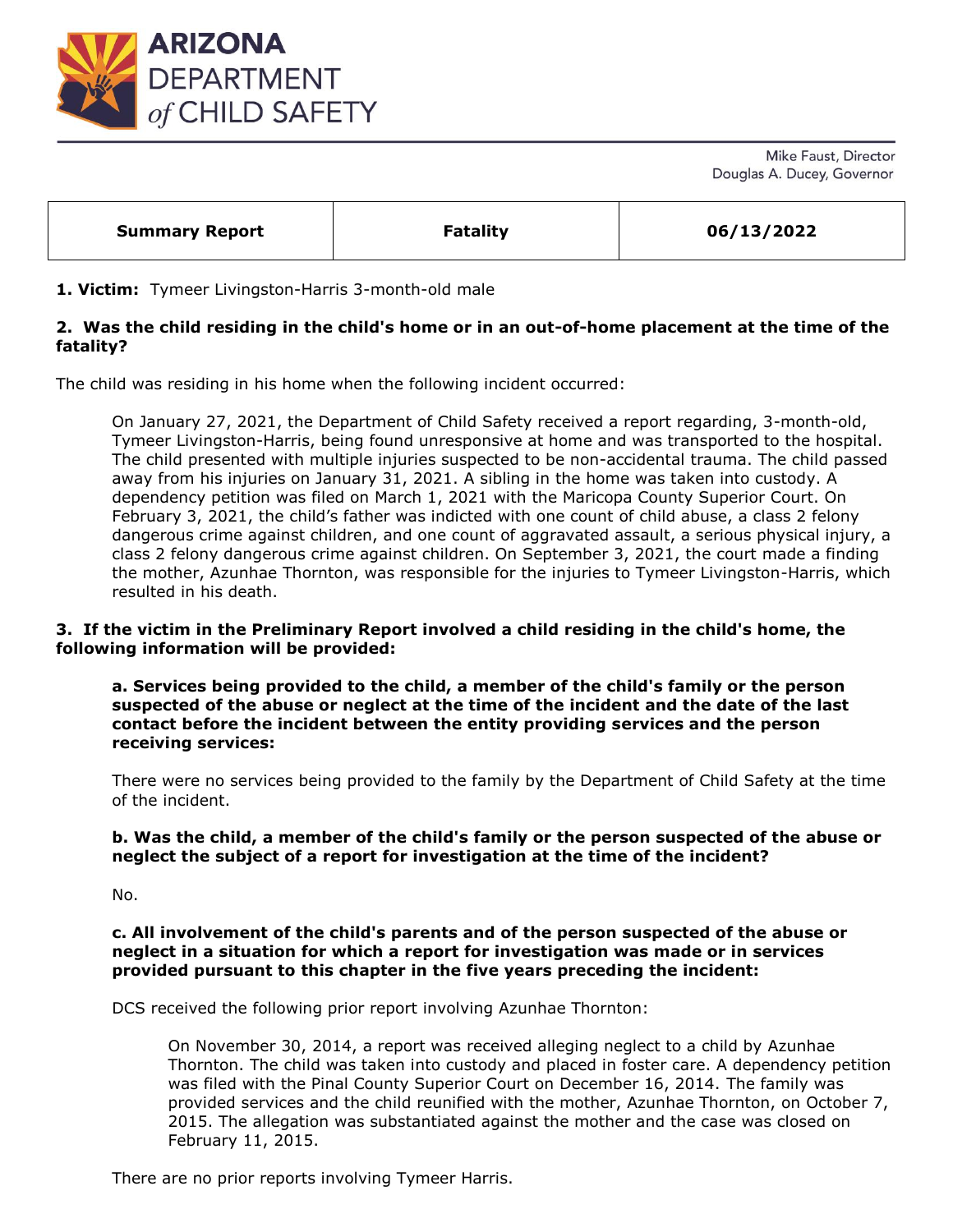

Mike Faust, Director Douglas A. Ducey, Governor

## **d. Any investigation pursuant to a report for investigation concerning the child, a member of the child's family or the person suspected of the abuse or neglect or services provided to the child or the child's family since the date of the incident involving the fatality:**

The investigation of the fatality resulted in the child's father, Tymeer Harris, being indicted on February 3, 2021 with one count of child abuse, a class 2 felony dangerous crime against children, and one count of aggravated assault, a serious physical injury, a class 2 felony dangerous crime against children. A sibling in the home was taken into custody. A dependency petition was filed on March 1, 2021 with the Maricopa County Superior Court. On September 3, 2021, the court made a finding the mother, Azunhae Thornton, was responsible for the injuries to Tymeer Livingston-Harris, which resulted in his death. There have been no subsequent reports regarding abuse or neglect involving this family.

## **4. If the victim in the Preliminary Report involved a child residing in an out-of-home placement, the following information will be provided:**

**a. Licensing Agency:** 

N/A

**b. Licensing history of the out-of-home placement, including the type of license held by the operator of the placement and the period for which the placement has been licensed:** 

N/A

**c. Summary of all violations by the licensee:** 

N/A

**d. Any other actions by the licensee or an employee of the licensee that constitute a substantial failure to protect and promote the health, safety and welfare of a child.**

N/A

## **5. Actions taken by the Department in response to the case including any changes to policy or practice and/or recommendations for further changes in policies, practices, rules or statutes:**

The Department conducted a joint investigation with the Phoenix Police Department. The investigation of the fatality resulted in the child's father, Tymeer Harris, being indicted on February 3, 2021 with one count of child abuse, a class 2 felony dangerous crime against children, and one count of aggravated assault, a serious physical injury, a class 2 felony dangerous crime against children. A sibling in the home was taken into custody. A dependency petition was filed on March 1, 2021 with the Maricopa County Superior Court. On September 3, 2021, the court made a finding the mother, Azunhae Thornton, was responsible for the injuries to Tymeer Livingston-Harris, which resulted in his death. The family was provided with services during the dependency matter. There have been no subsequent reports regarding abuse or neglect involving this family.

Additionally, in accordance with the DCS Strategic Plan for State Fiscal Year 2016 (FY16), multidisciplinary team (MDT) reviews of fatality and near fatality cases were implemented during the first quarter of FY16. The MDT reviews of fatality and near fatality cases, especially those with